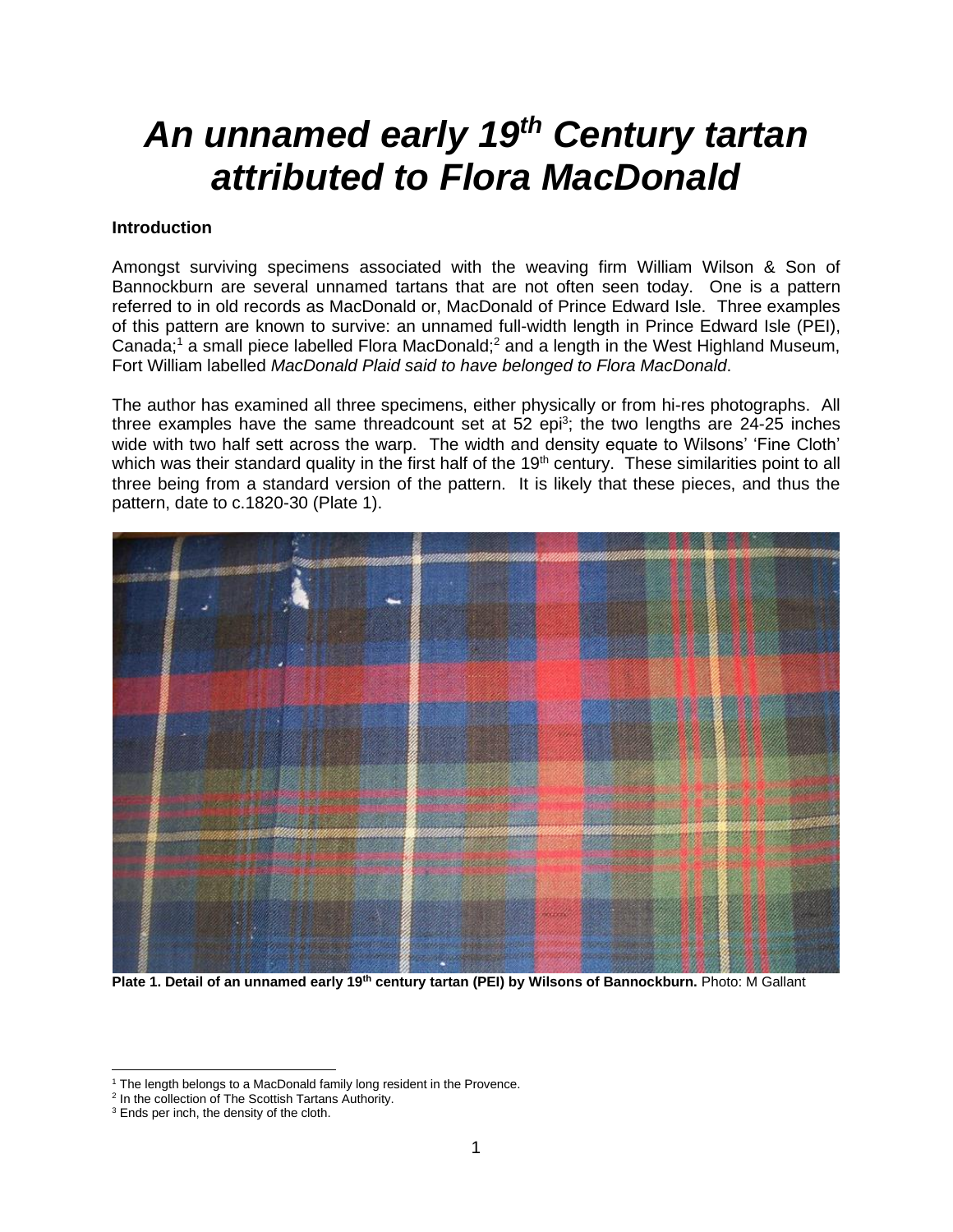## **A MacDonald Tartan?**

Wilsons of Bannockburn were in the habit of naming patterns after famous individuals, many of these were highly romanticised. It is not known what Wilsons called this pattern but it is possible that they could have named it *Flora MacDonald*, to complement their *Prince Charles Edward tartan*. If that was the case, it is easy to imagine how the name could have been taken literally by later collectors. This might explain the alleged provenance of the piece donated to the West Highland Museum by the author Compton MacKenzie in 1953. There is no record of when and where MacKenzie acquired the plaid but it is possible that it coincided with his move to Barra in the 1930s, or the later success of his 1947 novel Whisky Galore. The plaid measures 24" x 116" with a 5" fringe at each end which was once loosely twisted (Plate 2).



**Plate 2. MacDonald Plaid said to have belonged to Flora MacDonald.** Photo: West Highland Museum

A similar sized plaid belonging to a family in Prince Edward Isles, Canada lead to the pattern being called *MacDonald of Prince Edward Isle tartan* in some 20<sup>th</sup> century records. Family tradition is that the plaid belonged to Capt John MacDonald of Glenaladale who emigrated to PEI in 1771. If it was indeed owned by him then it must have been towards the end of his life as he died in 1810. The 20<sup>th</sup> century naming is erroneous and based on the family's heritage and the location of the plaid. This piece measures 25" x 120" with a 4" fringe at each end which show evidence of once having been loosely plaited (Plate 3).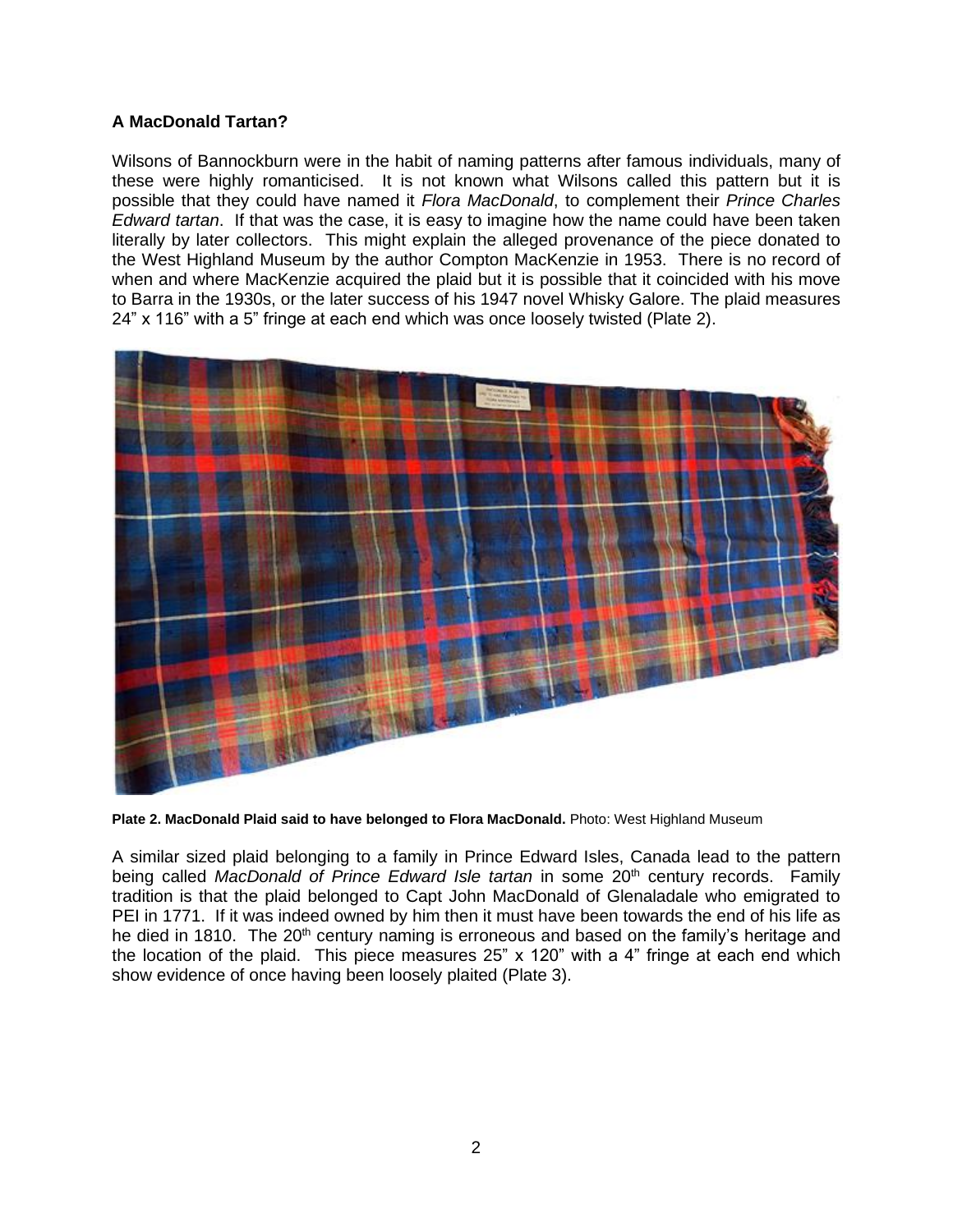

 **Plate 3. Detail of the PEI plaid showing the loosely plaited fringe.** Photo: Mary Gallant

## **The Sett**

The sett or pattern is based on the Black Watch tartan with additional design elements, notably the broad red stripes, and the yellow and white overstripes. The balanced weave has two half setts (one full repeat) across the warp (Plate 3) meaning that the material could have been used either single-width, as shown here, or joined to make a double-width plaid of two repeats 48" wide. The large and complex pattern that can only be fully appreciated when viewed as a joined piece as the reconstruction shows. (Plate 4). The broad yellow denotes the position of the join.



 **Plate 4. Reconstruction of the tartan showing two widths joined.** © The Author